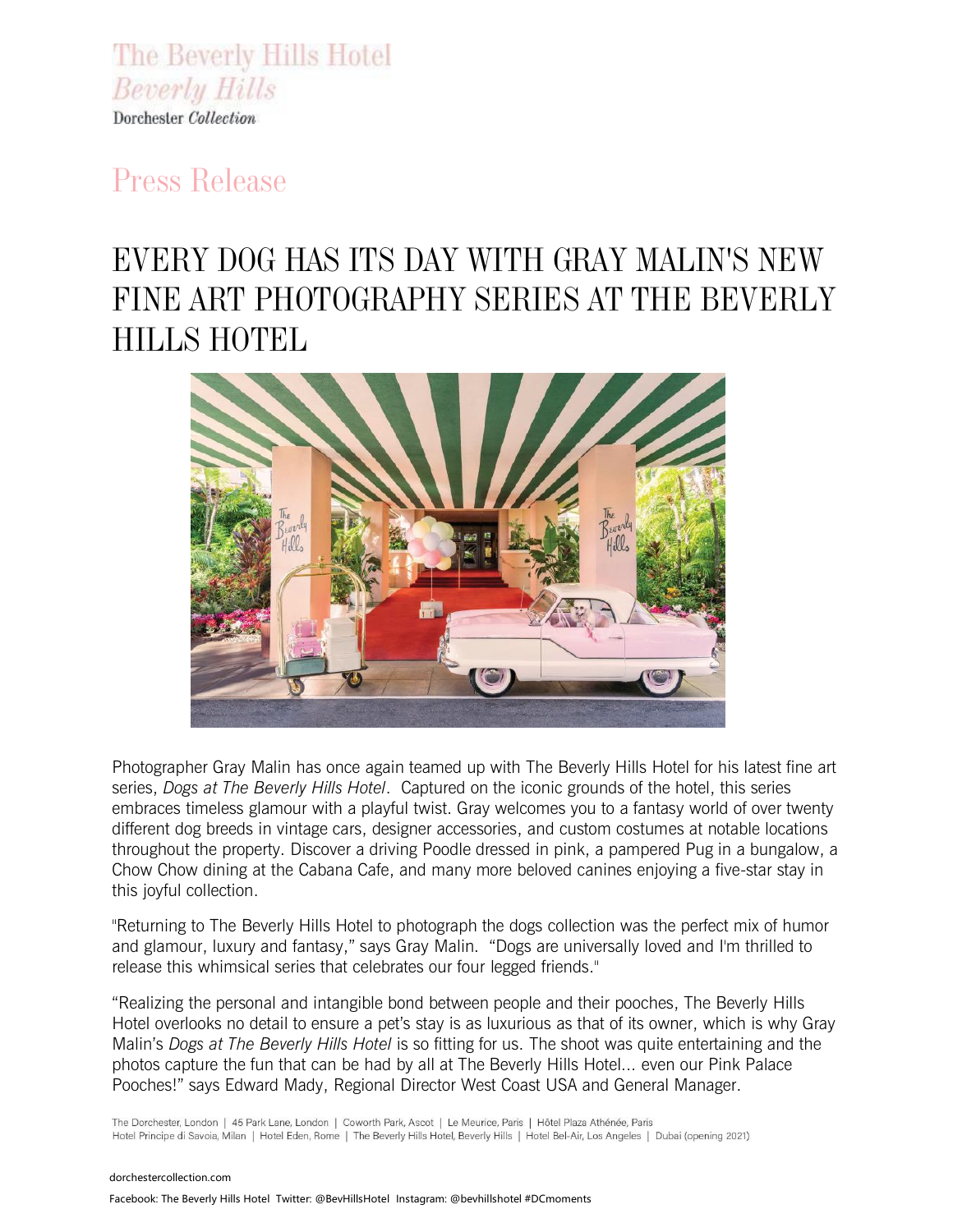### The Beverly Hills Hotel **Beverly Hills**

#### Dorchester Collection

Images from the new series, Dogs at The Beverly Hills Hotel, will be available as limited edition prints on www.GrayMalin.com and at the hotel's Signature Shop beginning September 29, 2020.

#### ABOUT GRAY MALIN:

Gray Malin is a modern day fine art photographer, New York Times Bestselling Author and CEO of his namesake brand, Gray Malin. With the philosophy to Make Every Day a Getaway®, Gray's photography has expanded into a line of luxury products for home and travel.

He has shot over 30 series around the world in locations as remote as Antarctica, Namibia, and Bhutan while also receiving commercial recognition for inventive aerial beach, ski, and park scenes of the world's most iconic destinations. With his keen ability to capture the essence of particular locations, he has had the coveted opportunity to photograph collections at iconic and beloved properties, including The Beverly Hills Hotel.

For more information, visit GrayMalin.com and follow @GrayMalin.

Media Contact - Gray Malin SEQUEL teamgray@sequel-inc.com (212)-343-3920

#### ABOUT THE BEVERLY HILLS HOTEL:

The hotel offers the ambiance of a relaxed resort with lush, fragrant gardens, palm-lined poolside atmosphere, beautiful guestrooms, and public areas reminiscent of timeless Hollywood glamour. With an ideal location on Sunset Boulevard, steps away from Rodeo Drive, in one of the nation's most coveted Zip Codes – 90210 – The Beverly Hills Hotel is whatever a guest wishes it to be. It can be a place to see and be seen, to catch glimpses of famous faces, or to revel in splendid luxury.

The hotel features 210 guestrooms and suites, spread among 12 acres, including private historic bungalows with a residential feel. Its popular dining options include the iconic Polo Lounge, vintage Fountain Coffee Room, Bar Nineteen12 and the Cabana Cafe. A Spa is also offered, in addition to its legendary pool and cabanas. With superlative service, a location offering privacy in the heart of a city, and enduring and dramatic beauty that, thanks to a recent restoration that remained faithful to the Hotel's architectural and interior design traditions, The Beverly Hills Hotel is more captivating than ever.

Media Contact Director of Communications Brittany Williams Tel: 310-887-2595

Email: [brittany.williams@dorchestercollection.com](mailto:brittany.williams@dorchestercollection.com)

The Dorchester, London | 45 Park Lane, London | Coworth Park, Ascot | Le Meurice, Paris | Hôtel Plaza Athénée, Paris Hotel Principe di Savoia, Milan | Hotel Eden, Rome | The Beverly Hills Hotel, Beverly Hills | Hotel Bel-Air, Los Angeles | Dubai (opening 2021)